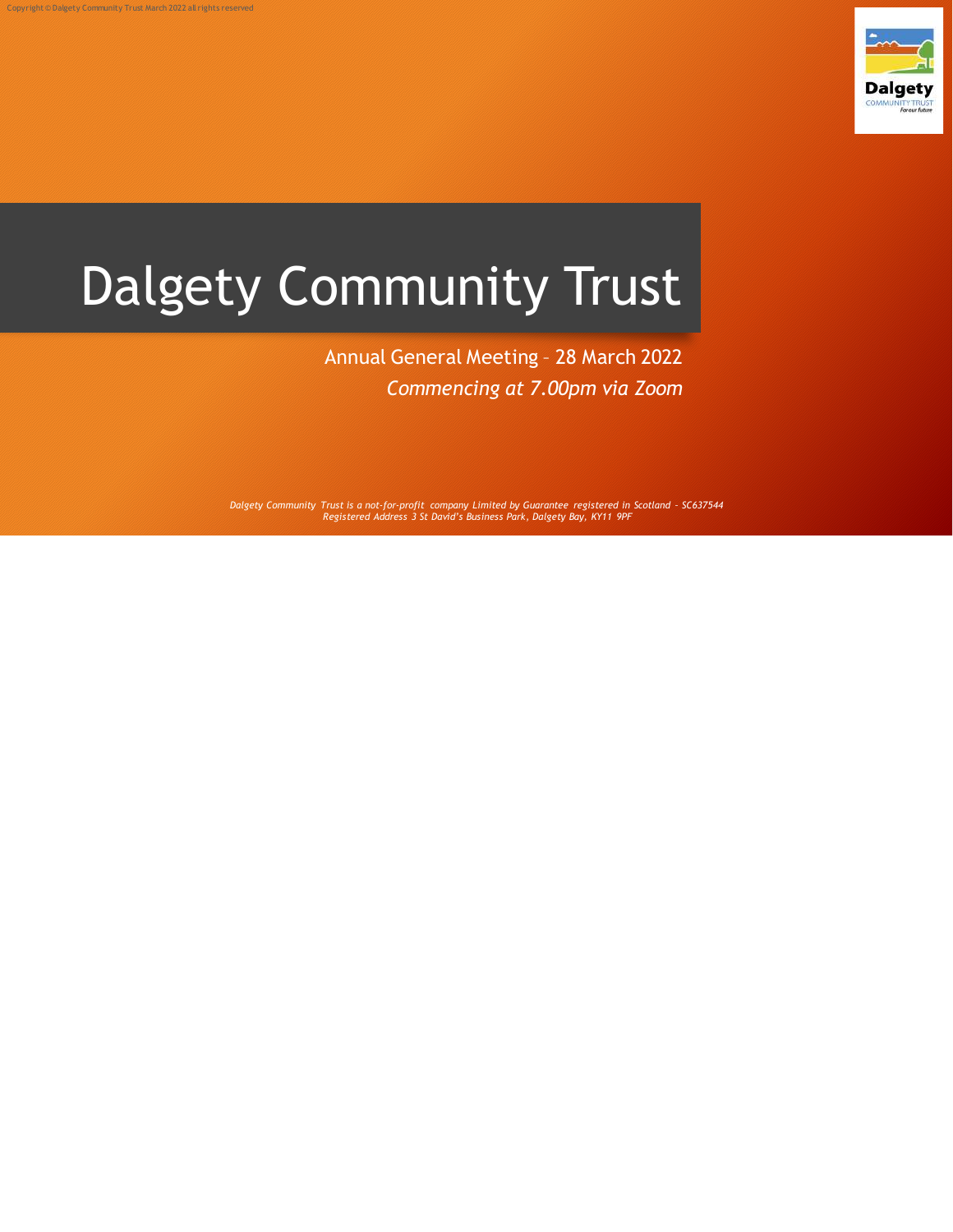#### Agenda



- 1. Introduction from the Chair
- 2. Chairs Report:
	- 2021 Highlights
	- Dalgety Heritage Trail
	- 2022 Objectives
- 3. Treasurers Report
	- Financial Review
	- Accounts
- 4. Election of Directors
- 5. Questions from members
- 6. Any other competent business
- 7. Closing remarks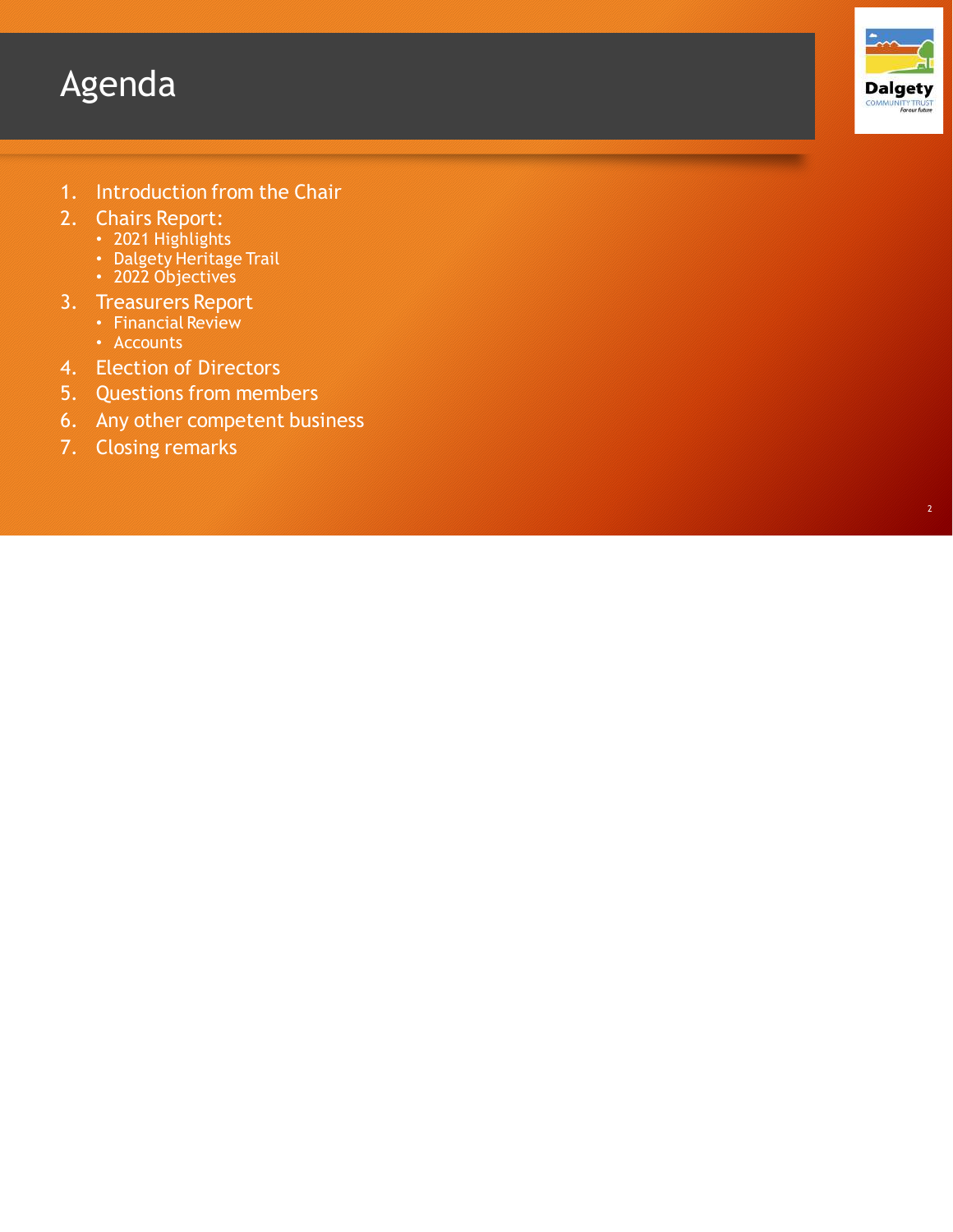### Aims of the Trust

- A volunteer led organisation
- A long-term sustainable business
- Delivering positive improvements for our town:
	- <sup>o</sup> A new civic square
	- <sup>o</sup> A new cycling Pump Track
	- <sup>o</sup> A new community hub
	- <sup>o</sup> Leading local initiatives that matter
- Bringing to life our rich local history with Dalgety Heritage Trail

*Trust work is currently focused on the civic square, the Pump Track and heritage trail*  3

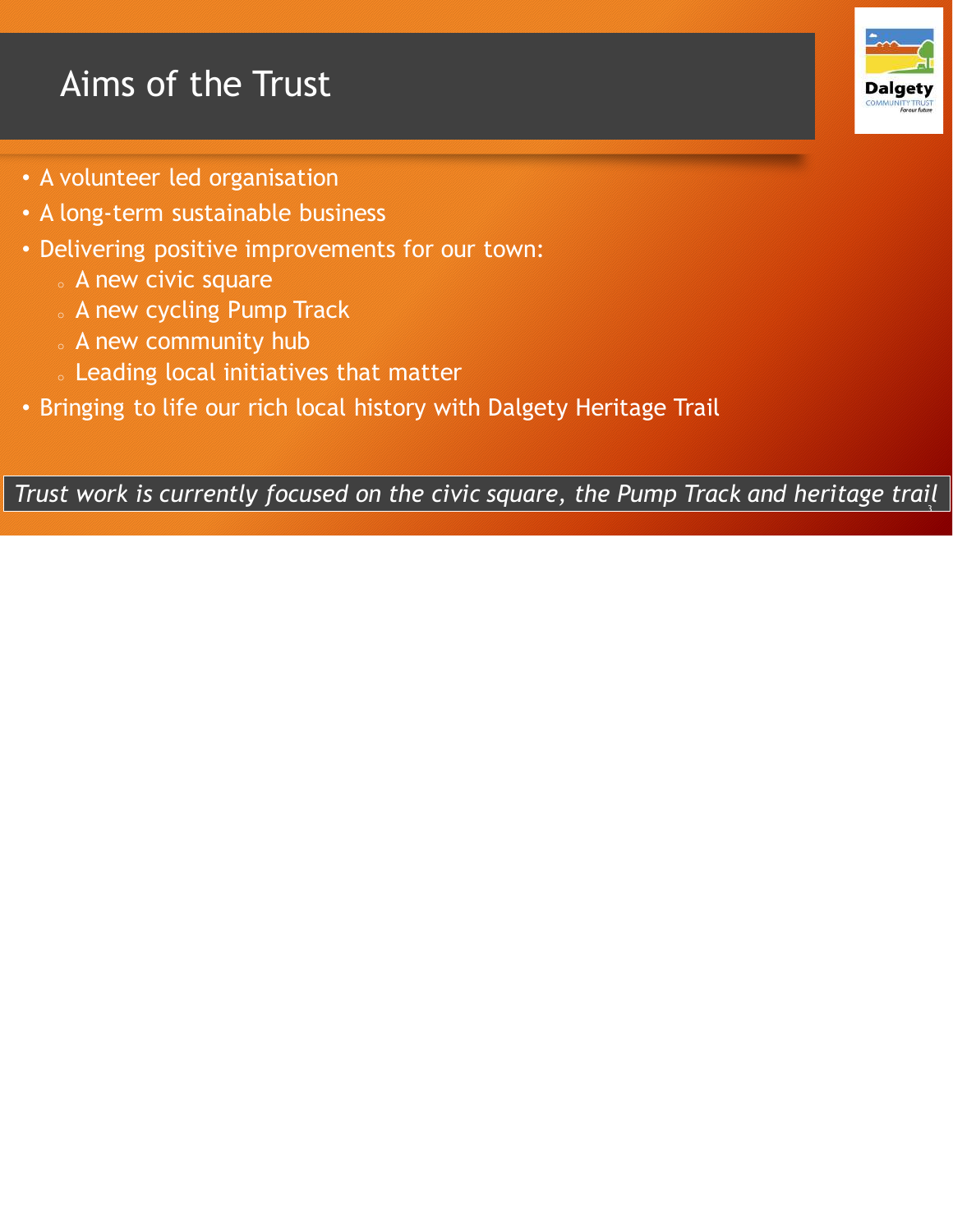## 2021 Highlights



- Met our key financial target of meeting our day-to-day running cost from fund raising
- Agreement to work with Fife Council on feasibility of new community hub
- Run several successful community activities/events
- Successful launch of Pump Track Project
- A new long-term agreement with the woodlands group to look after the community woodlands – (*comes into operation on transfer of the woodlands to the Trust)*
- Dalgety Heritage Trail going from strength to strength
- Continued growth in membership now stands at 190

*Despite the challenges of the COVID – 19 pandemic, progress has been made* <sup>4</sup>

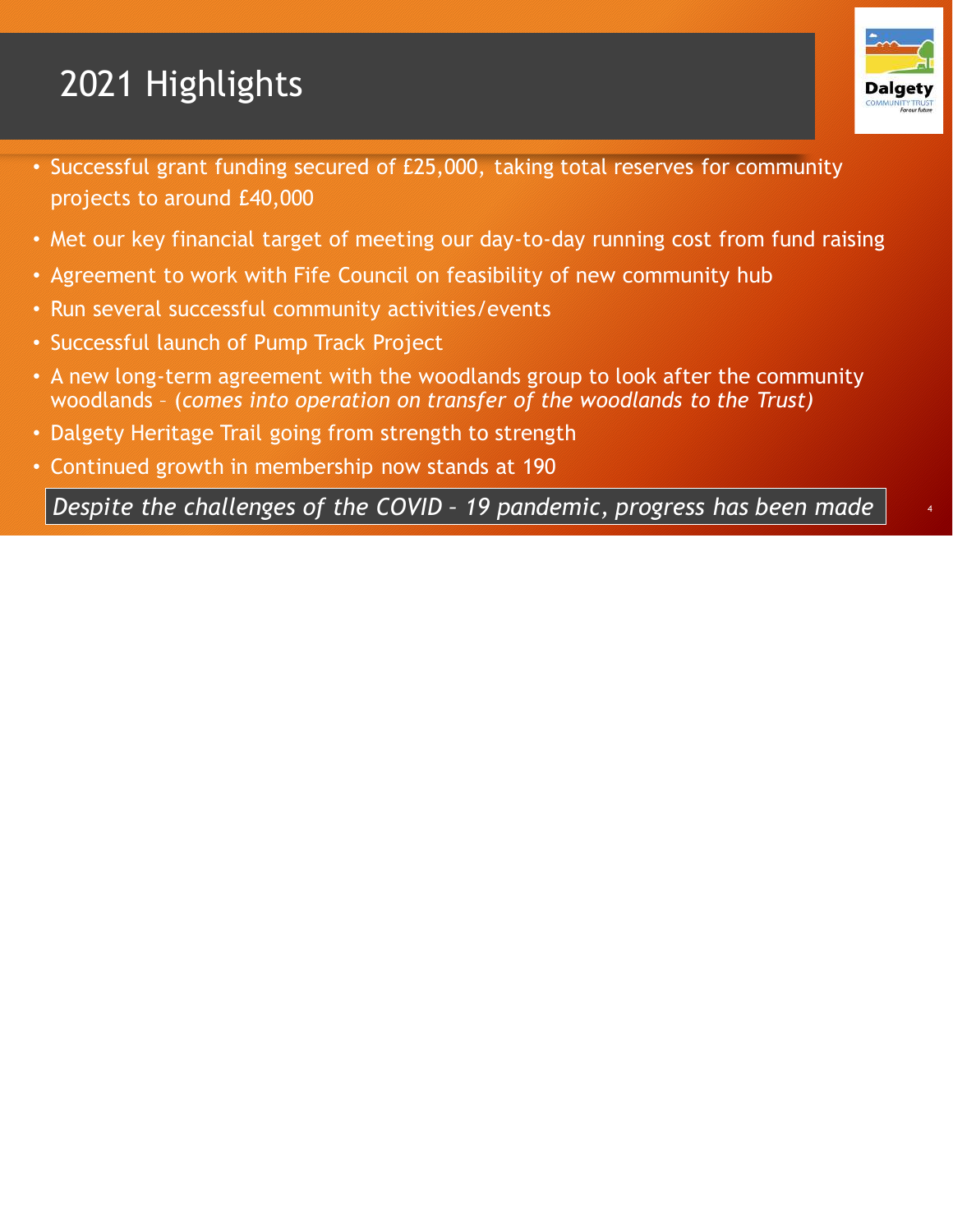#### Our positive impact





*Despite the challenges of the COVID – The Trust is a positive impact on our community* <sup>4</sup>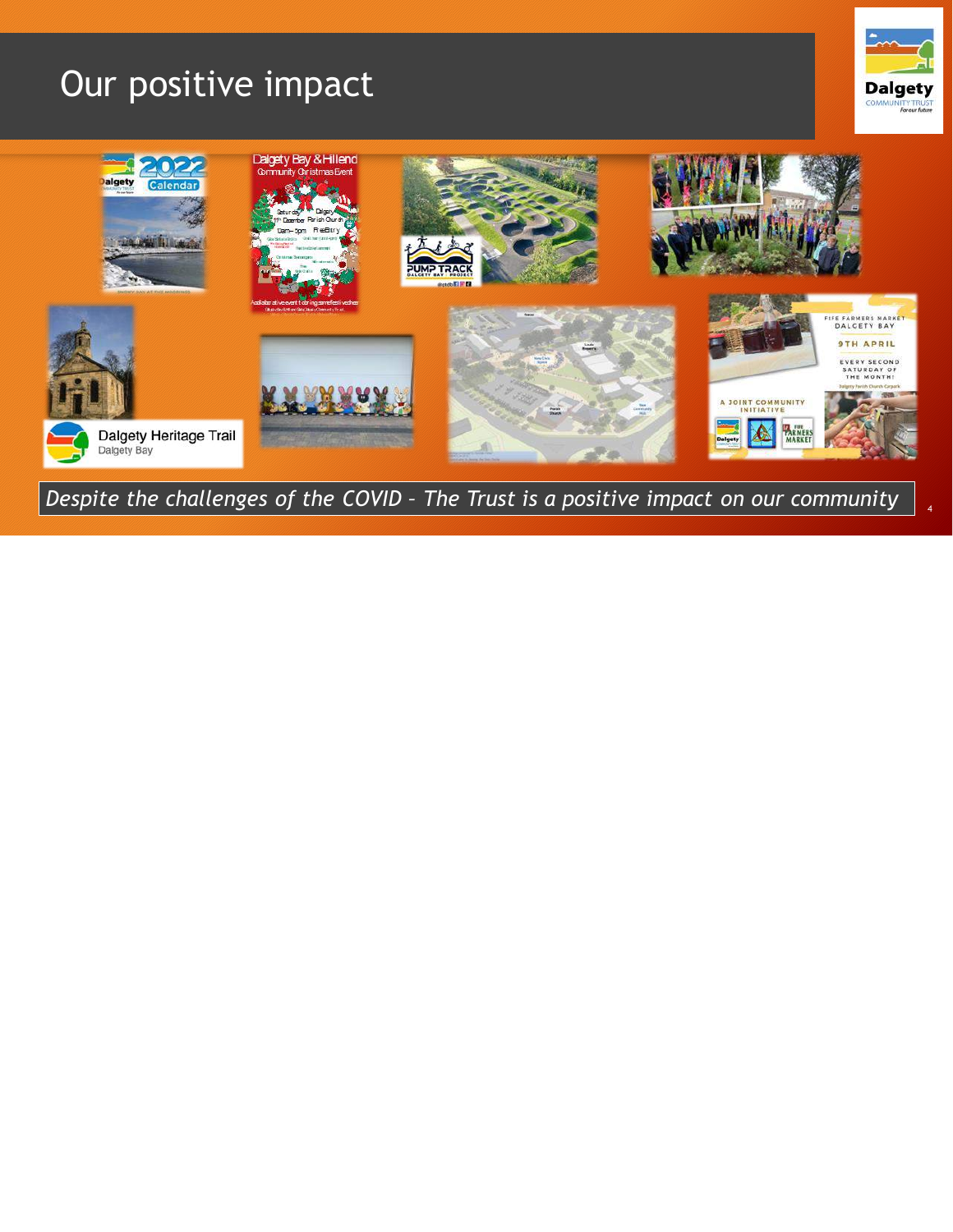### Dalgety Heritage Trail

- Dalg
- Through the efforts of our volunters we are building an exciting local history resource which will be accessible to all over time.
- Over the next year we will increase our content on the website and will utilise the app 'What 3 words' to help visitors find traces of our past.
- To help build our story on the 'Digital Library' we will reach out to the town for copies of newspaper articles, photographs, memorabilia and other documentation.
- The Heritage team will create a project plan for the interpretation board led 'Dalgety Heritage Trail' over the next 18 months in readiness of a future roll out.

We welcome our members support to help us build 'our future' Heritage Centre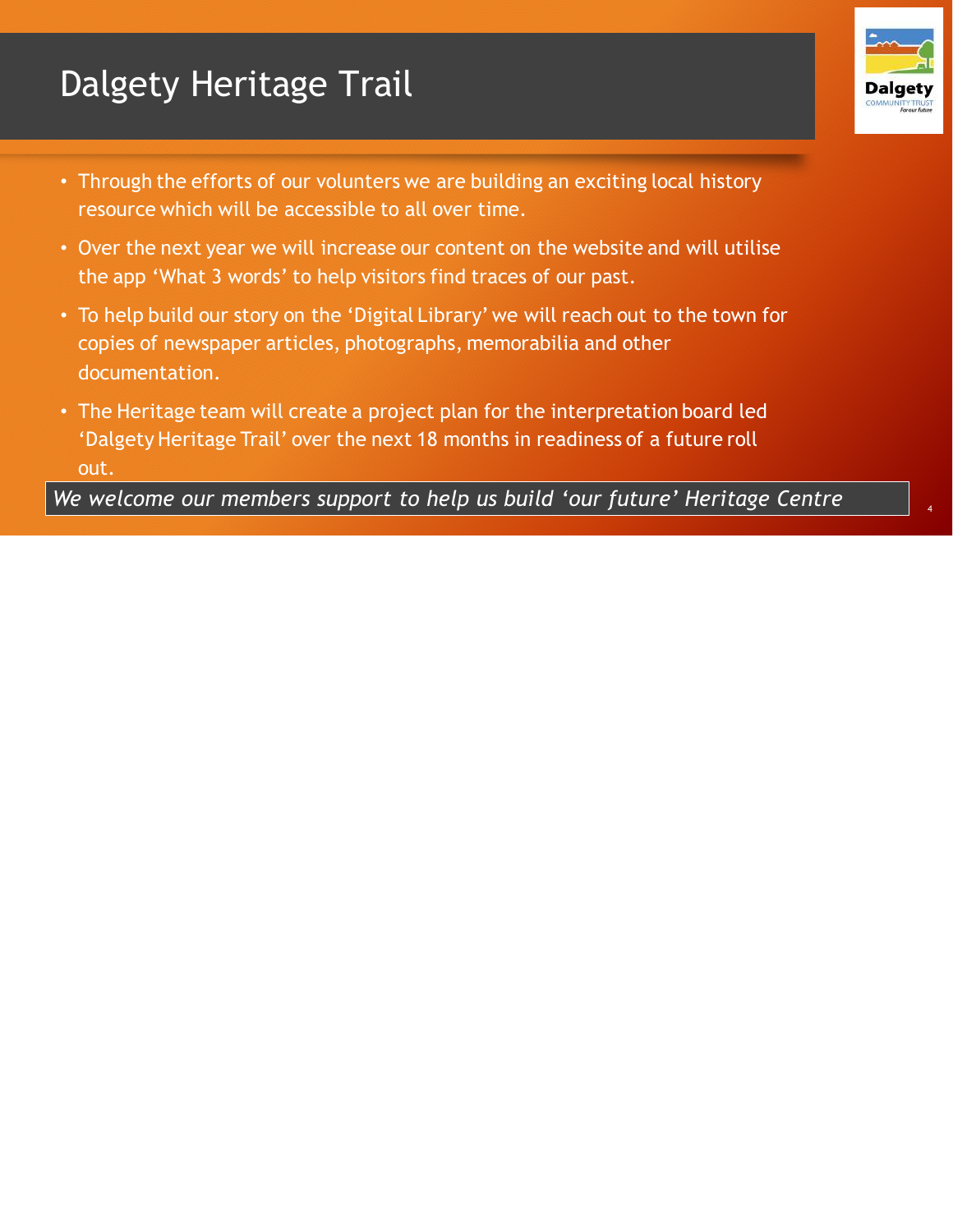### 2022 Objectives



- Work with Fife Council and our Ward Councilors to develop the Hub
- Take forward design, consultation and planning permission for the civic square
- Finalise 'legal' transfer of land from Community Council
- Continue to grow our positive impact through the farmers market and other local initiatives
- Continue to work alongside the community pump track team
- Work closely with the Woodlands Group to ensure the community woodlands are protected
- Continue to grow the Dalgety Heritage Trail expand community of contributors/volunteers
- Continue to meet our day-today running cost from fund raising activities
- Build fund raising for the civic square (£80,000) and the pump track (£100,000)
- Grow membership 250 by end of 2022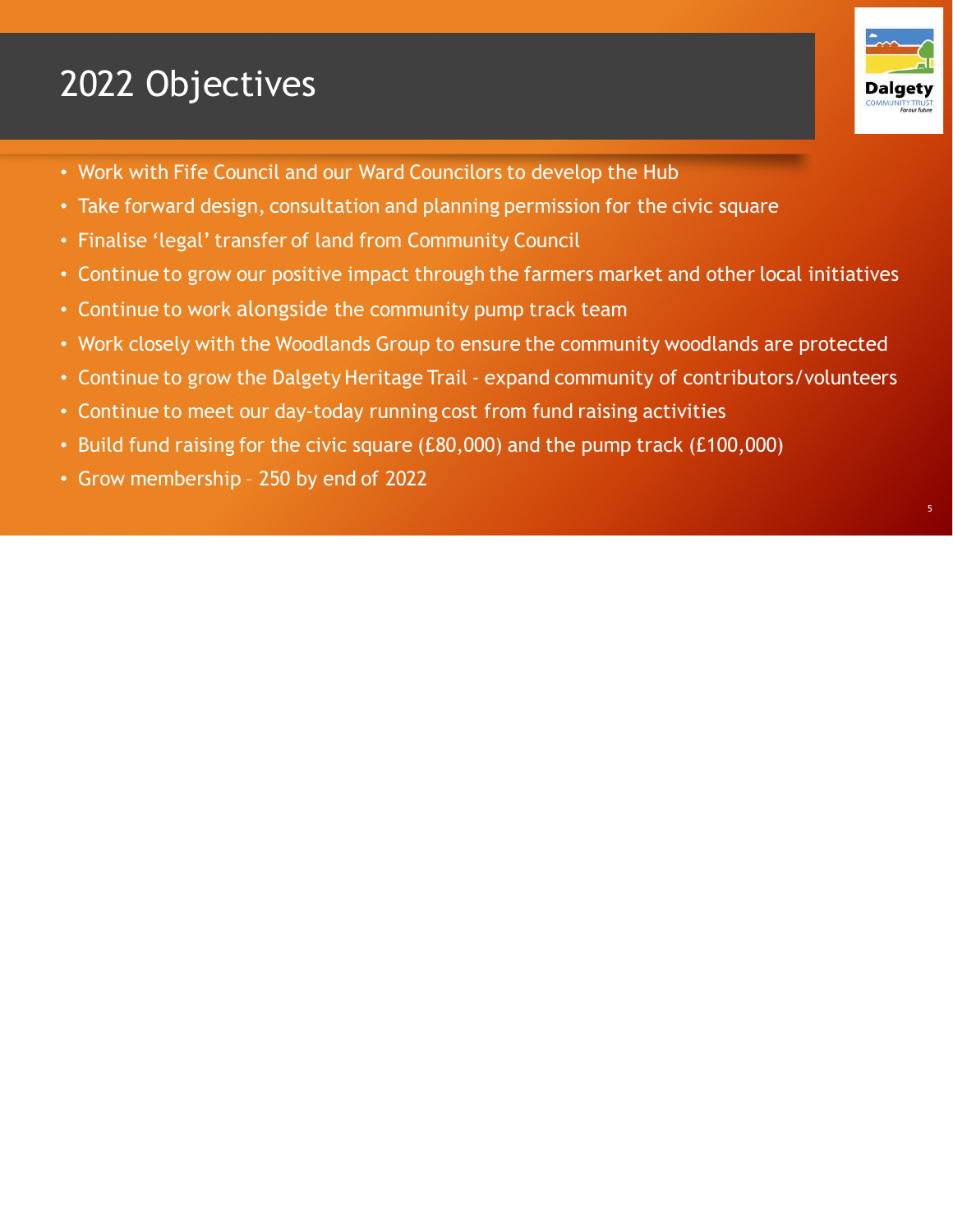### Financial Review



- £25,000 of grant funding from Muir Dean Environmental Trust
- Funding for major projects is challenging and a key focus for the board
- Key objective to meet day-to-day running costs from fund raising achieved
- Over £1,800 from fund raising in 2021
- Day-to-day running costs in 2021 approx. £600 (excludes project spend)
- Following transfer of community land we expect annual running costs to be in the range of £2,000 - £3,000.
- Rigorous financial controls in place
- Annual accounts for 2021 prepared and signed off independently by Robson Forth

<sup>7</sup> *Key aim is to continue to be self financing – to meet our day-to-day costs*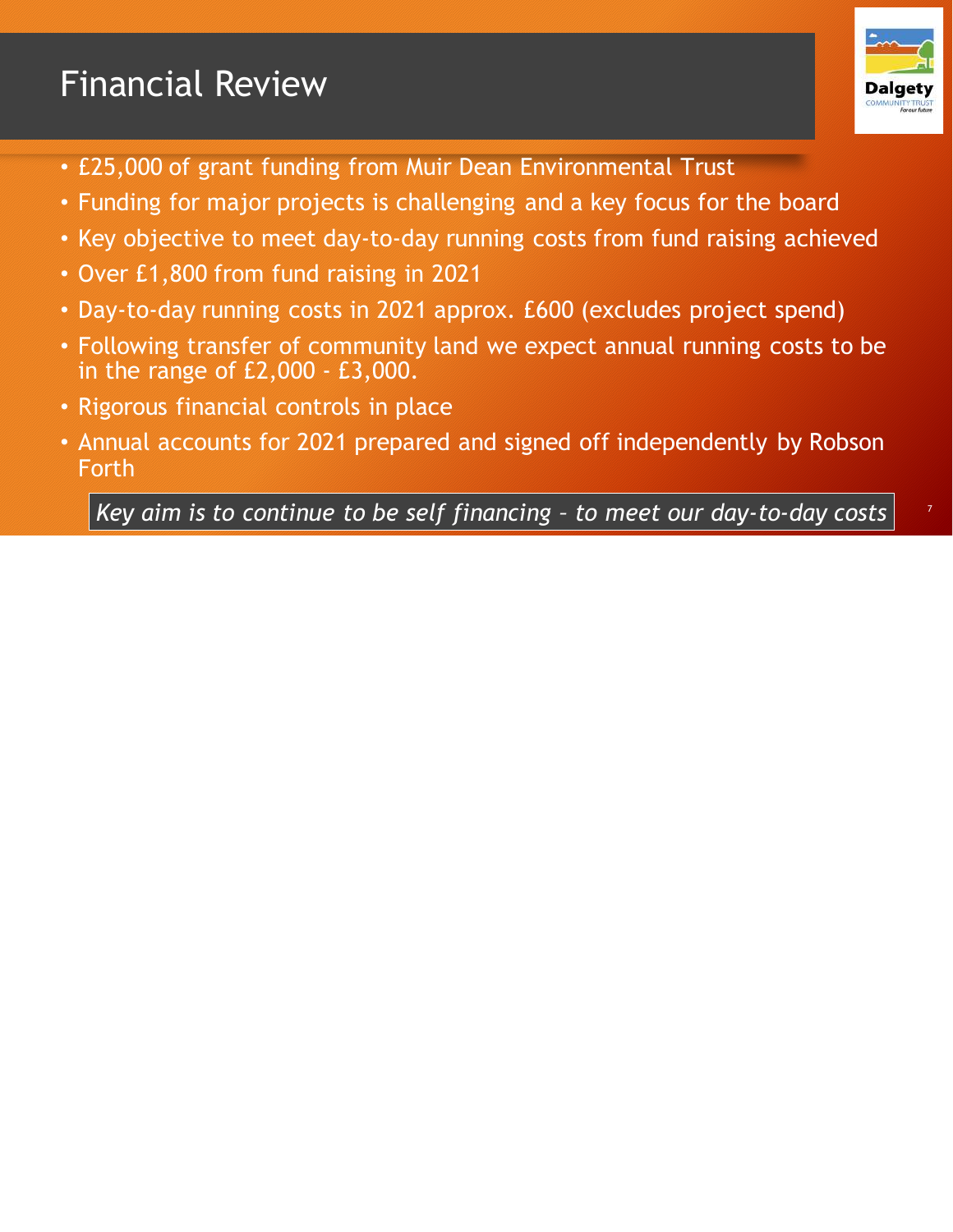# Trust Financial position: 31 July 2021

| <b>Carried forward from 2020</b> |                                                                      | £13,402 |
|----------------------------------|----------------------------------------------------------------------|---------|
| <b>Income 2021</b>               |                                                                      |         |
| <b>Donation</b>                  |                                                                      | £50     |
| <b>Expenditure 2021</b>          |                                                                      |         |
| <b>Projects:</b>                 |                                                                      |         |
| <b>Community Events</b>          |                                                                      | £146    |
| <b>Pump Track Project</b>        |                                                                      | £500    |
| <b>Administrative costs:</b>     |                                                                      |         |
| <i><u><b>Insurance</b></u></i>   |                                                                      | £224    |
|                                  | Website and related information technology costs                     | £217    |
|                                  | <b>General Administrative costs</b>                                  | £50     |
|                                  | <b>Balance at end of period July 2021</b>                            | £12,315 |
|                                  | Motion: To adopt the accounts for DCT for the period ended July 2021 |         |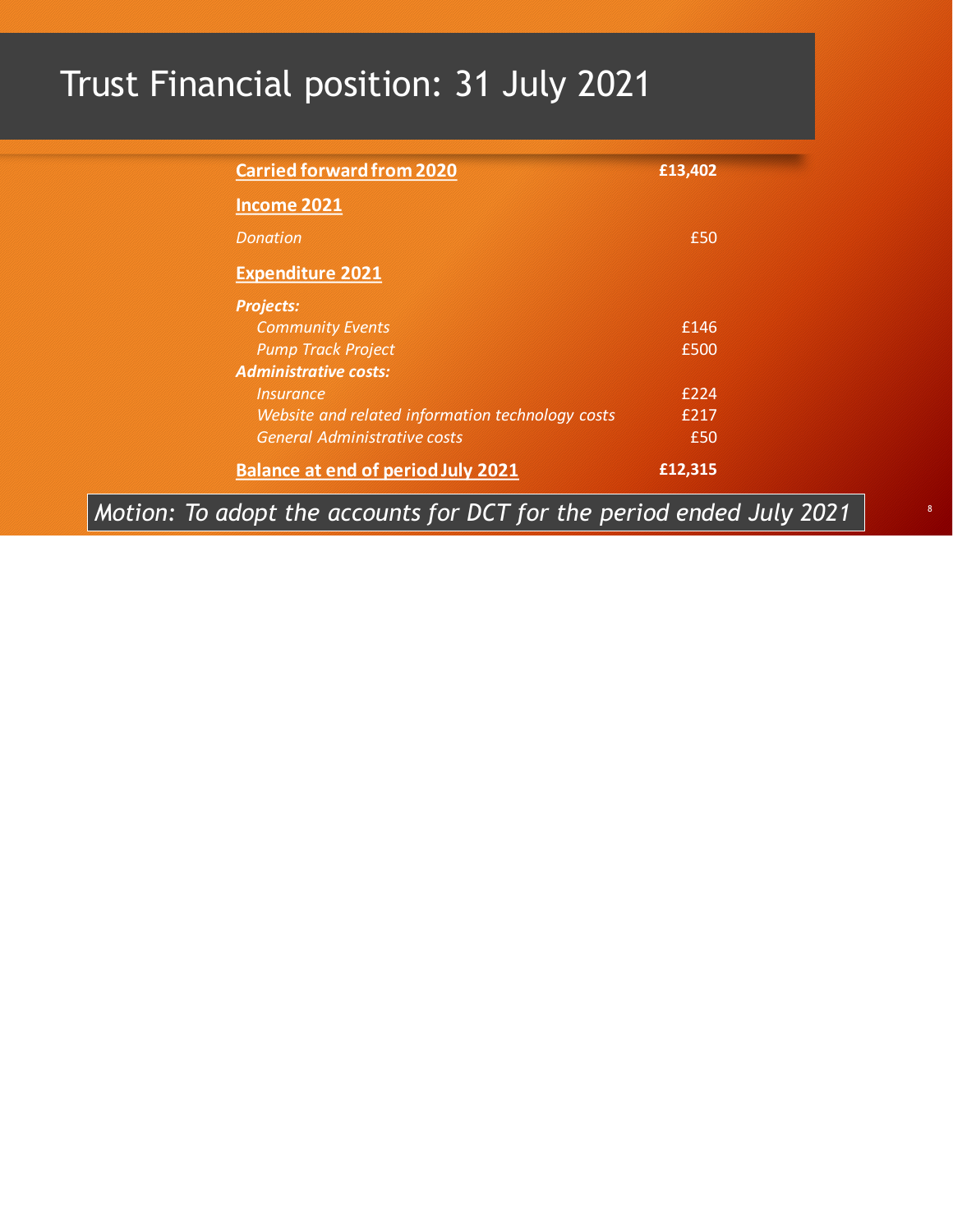### Acknowledgements



#### We would like to thank/acknowledge the continuing support of the following groups:-

- Muir Dean Environmental Trust
- Dalgety Bay & Hillend Community Council
- Fife Council
- Our ward councillors
- Robson Forth Accountants
- Morgan's Solicitors
- Development Trust Association Scotland
- Dalgety Bay & Hillend Gala Team
- The Dalgety Bay Community Woodlands Group
- Dalgety Parish Church
- Dalgety Bay Primary School
- Donibristle Primary School
- The volunteers who support Dalgety Heritage Trail
- The Trust board members
- …..and of course, our members for their ongoing support

<sup>6</sup> *Motion: To adopt the 2021 Annual Report for DCT*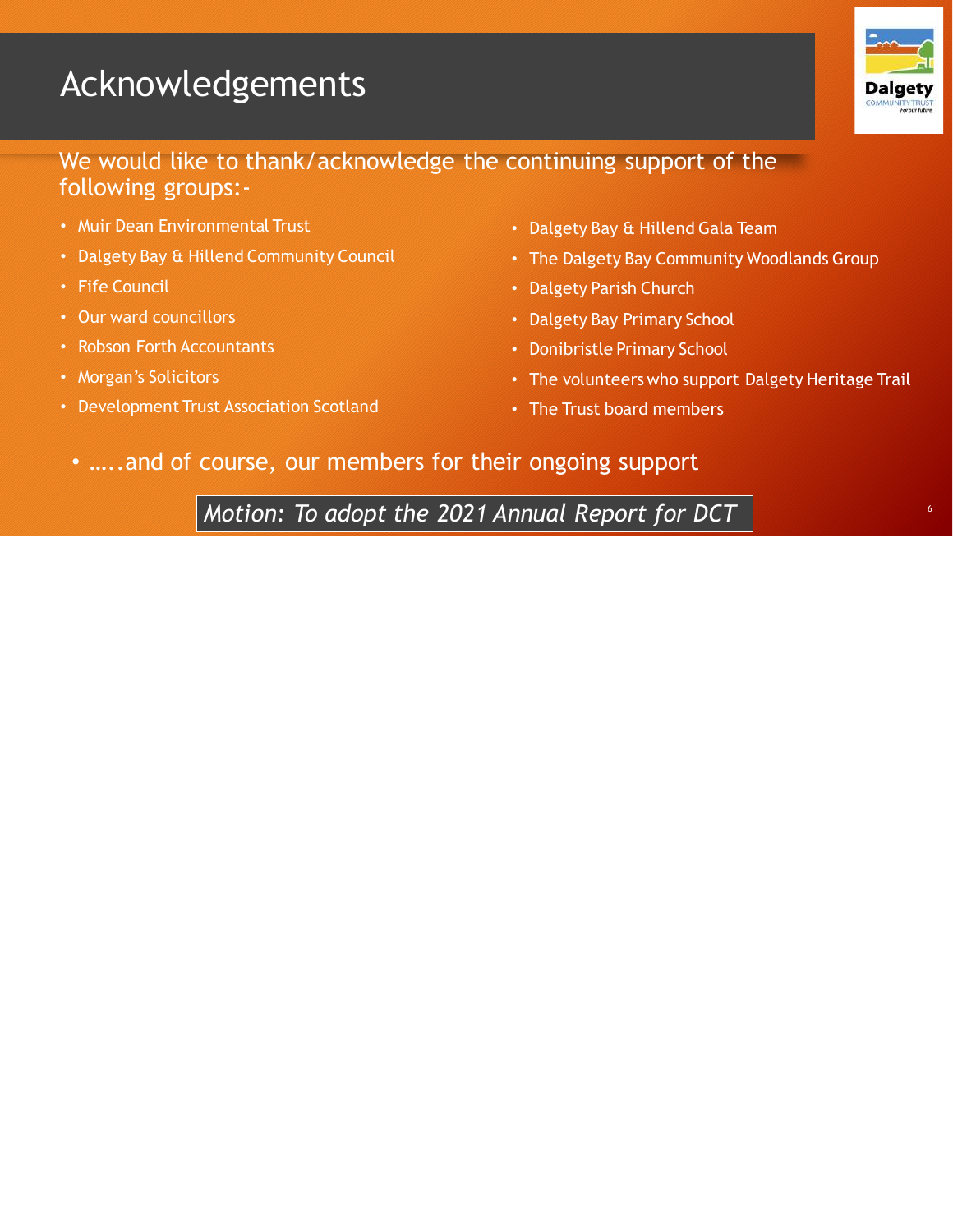#### Election of Directors



#### **Phil Evans**



Having spent over 40 years in the energy industry, Phil retired as a director of EDF Energy in 2018 and was then able to pursue a strongly held personal ambition to put something back into the community that welcomed him and his family 25 years ago.

As well as being the inaugural chair of Dalgety Community Trust, Phil is a member of the Scottish Children's Panel. Phil is a strong advocate for volunteering and community action and through the Trust is determined to make a positive and lasting contribution to the community of Dalgety Bay

#### Brian Johnston Brian took early retirement in 2018 after 40 years in retail



management working for many recognisable brands across the UK. He returned to Scotland with his family to live in the Bay about 20 years ago.

Like many people, he wants to spend time with his family and where<br>he can support our town. He joined the Community Council during<br>2018 and with others helped to form the Dalgety Community Trust.<br>As part of a team he wants



Louise is a Charted Town Planner with over 15 years'<br>experience in the public, private and third sectors both in<br>Scotland and abroad. She currently works for the country's<br>largest nature conservation charity, specialising environmental assessment.

She has been helping the Community Council over the last few years with planning issues and is looking forward to using her experience to help turn the Community Trust's ideas into reality. She feels strongly that everyone should have a chance to play a part in making Dalgety Bay a great place to live and work.

#### *Motion: To re-appoint the said members to be directors of the Trust*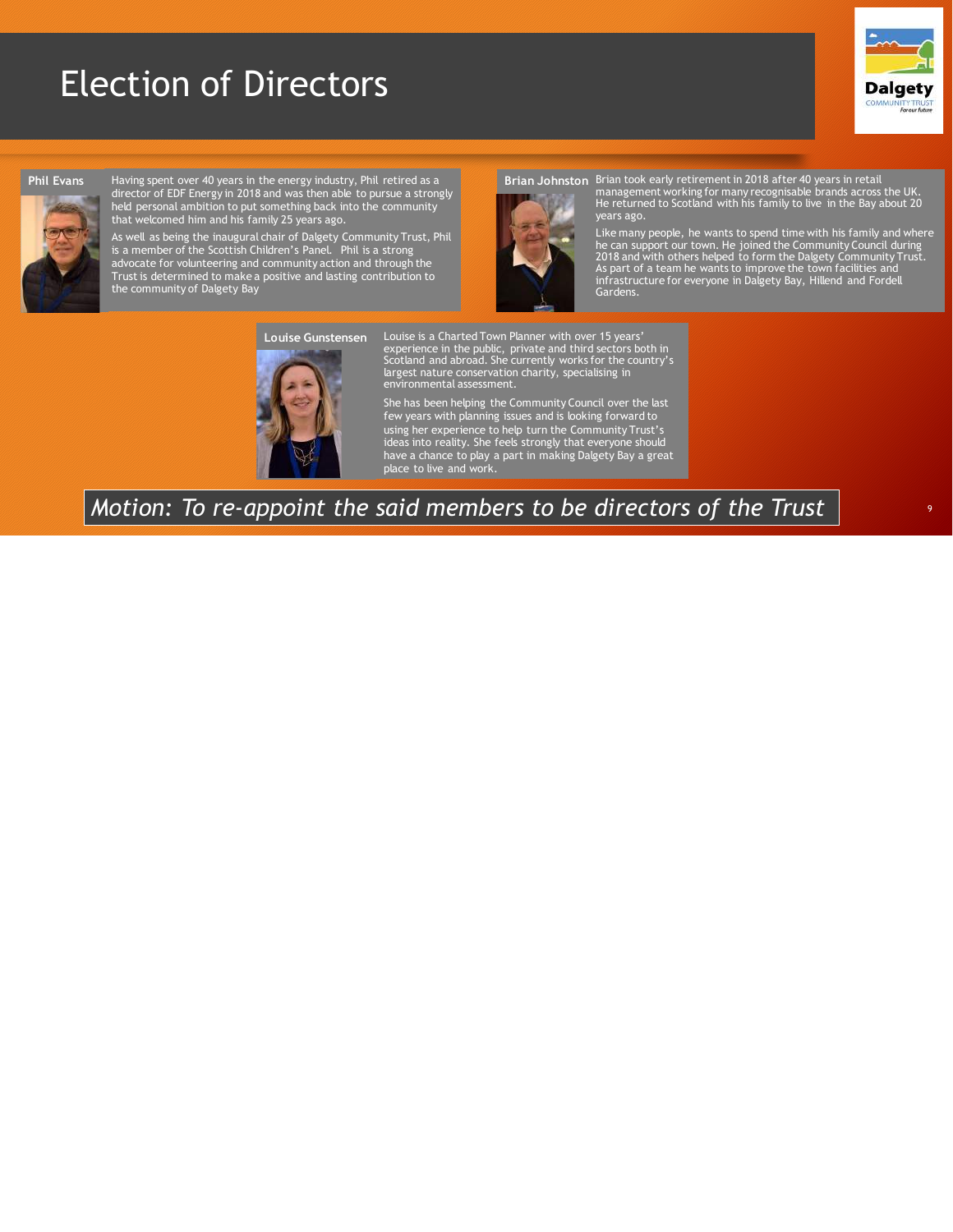### Questions from members



We will now take time to answer any questions from our members

6